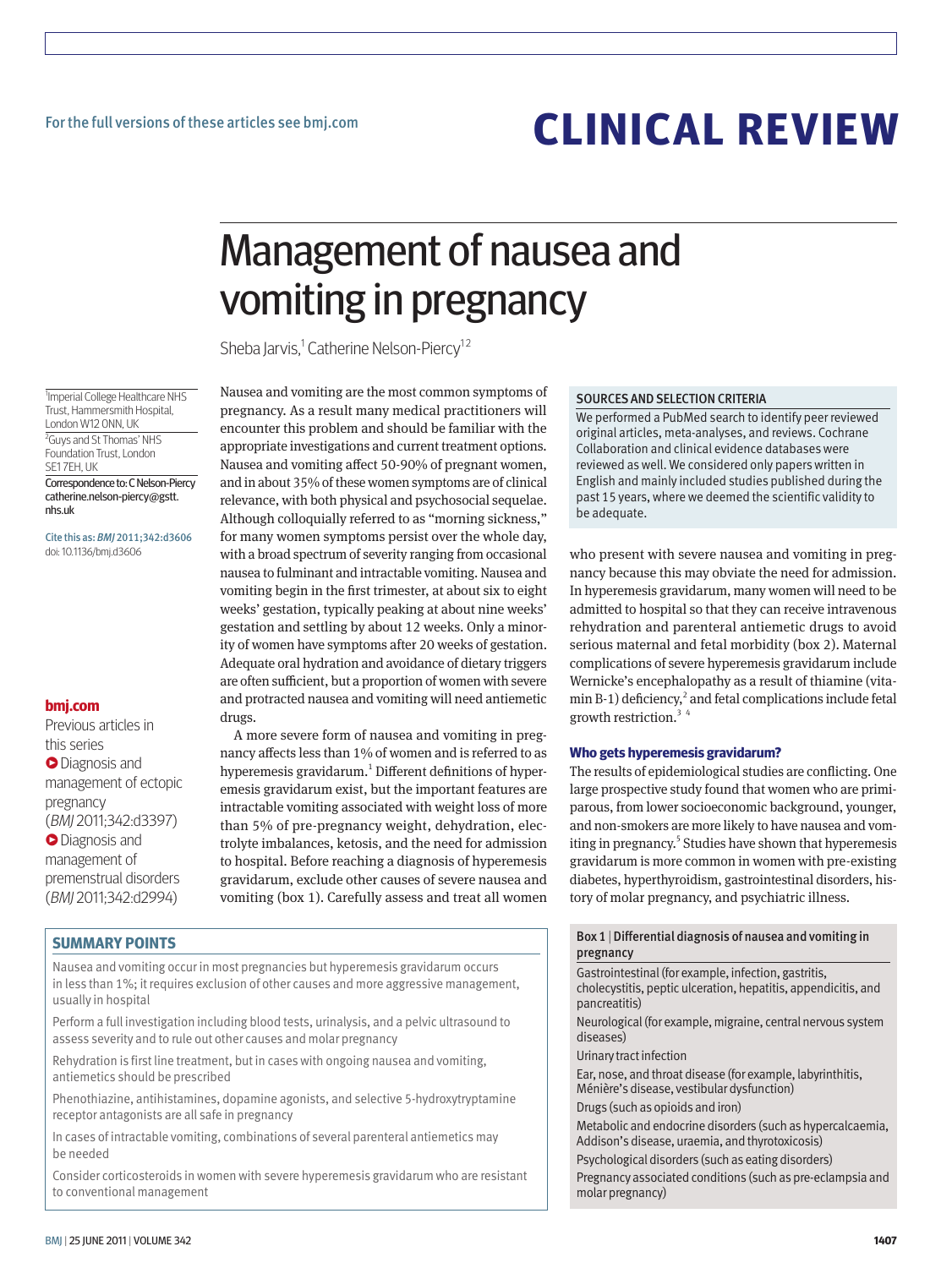#### Box 2 | Complications of hyperemesis gravidarum

#### Maternal complications

Weight loss (10-20% of body weight) Dehydration

Electrolyte abnormalities

- Hyponatraemia, from persistent vomiting (leading to lethargy, headache, confusion, nausea, vomiting, and seizures), or overzealous correction of hyponatraemia, which can lead to central pontine myelinolysis
- Hypokalaemia (skeletal muscle weakness, cardiac arrhythmias)

Vitamin deficiencies

- Vitamin B-1 deficiency can lead to Wernicke's encephalopathy.<sup>2</sup> This may also be precipitated by high concentrations of dextrose
- Vitamin B-12 and vitamin B-6 deficiencies may also occur, leading to anaemia and peripheral neuropathies

Mallory-Weiss tears of the oesophagus

Postpartum complications: persistence of symptoms and food aversions, postpartum gallbladder dysfunction, and symptoms of post-traumatic stress disorder<sup>3</sup>

#### Fetal complications

Fetal growth restriction and prematurity<sup>3</sup>  $4$ 

## **What is the underlying pathophysiology of nausea and vomiting in pregnancy?**

The underlying pathophysiology is poorly understood but a combination of genetic, endocrine, gastrointestinal, environmental, and psychosocial factors are probably involved. Other theories offer evolutionary adaptation as an explanation, with the suggestion that it may be a defensive strategy to prevent the ingestion of noxious substances.<sup>6</sup> Indeed, pregnancies complicated by nausea and vomiting are less likely to result in miscarriage. In support of a role for genetics, a recent population based cohort study showed that women born to mothers who had hyperemesis gravidarum have a three times greater risk of experiencing this complication during pregnancy.<sup>7</sup>

Nausea and vomiting in pregnancy are mediated by placentally derived human chorionic gonadotrophin (HCG)

#### Clinical features



\*Normally undertaken in the secondary care setting

**Fig 1** | Clinical assessment of women with nausea and vomiting in pregnancy

and symptoms typically begin when concentrations are at their highest—at around nine weeks' gestation. Hyperemesis gravidarum is reported more often in women with high concentrations of HCG (for example, those with multiple and molar pregnancies). Thyroid function may be physiologically altered during pregnancy because the structural homology between HCG, thyroid stimulating hormone, and their receptors facilitates cross-reactivity between these two hormones. One prospective study found evidence of transient hyperthyroidism in 60% of women with hyperemesis gravidarum.<sup>8</sup> The degree of hyperthyroidism and HCG concentrations correlate with the severity of vomiting,<sup>9</sup> and in most women thyroid dysfunction is self limiting.

Higher concentrations of progesterone, adrenocorticotrophic hormone, and leptin have also been associated with hyperemesis gravidarum.10

Many psychological and behavioural theories have been proposed to explain hyperemesis gravidarum. Nausea and vomiting in pregnancy have been correlated with poor communication between the woman and her partner, home life stressors, and insufficient information about the pregnancy, but it is difficult to prove causality. Nausea and vomiting in pregnancy itself may lead to considerable psychosocial stress through altered family, social, and occupational functioning. $11^{11}$  The psychological impact on women may cause some women to decide to terminate the pregnancy.<sup>13</sup> Some studies have shown that women with a history of eating disorders, such as anorexia nervosa and bulimia nervosa, are more likely to develop nausea and vomiting in pregnancy. A recent large prospective study found that women with the purging subtype of bulimia nervosa had a significantly higher odds ratio of having nausea and vomiting in pregnancy than women without eating disorders.<sup>14</sup>

Physiological changes to the gastrointestinal system in pregnancy may have a role in the development of nausea and vomiting. Generalised relaxation of smooth muscle is mediated by progesterone and culminates in reduced oesophageal pressure and delayed gastric emptying. Several studies suggest that *Helicobacter pylori* seropositivity is associated with nausea and vomiting in pregnancy—a recent case-control study found that 71 of 80 women with hyperemesis gravidarum were seropositive.<sup>15</sup> Another study of 105 women exposed to *H pylori* found a dose dependent link between IgG and severity of hyperemesis gravidarum.16

#### **How is hyperemesis gravidarum diagnosed?**

Vomiting that begins after 12 weeks' gestation is unlikely to be caused by hyperemesis and other pathological causes should always be considered before attributing nausea and vomiting in pregnancy to hyperemesis gravidarum (box 1). Hyperemesis gravidarum is a diagnosis of exclusion that requires a thorough clinical assessment and systematic history taking (fig 1). Hyperemesis gravidarum tends to recur in subsequent pregnancies,<sup>5</sup> so absence of a history of nausea and vomiting in previous pregnancies makes the diagnosis less likely.

## **What are the treatment options?**

Psychological, non-drug based, and drug based treatments are available for women with nausea and vomiting in pregnancy and hyperemesis gravidarum. Psychologi-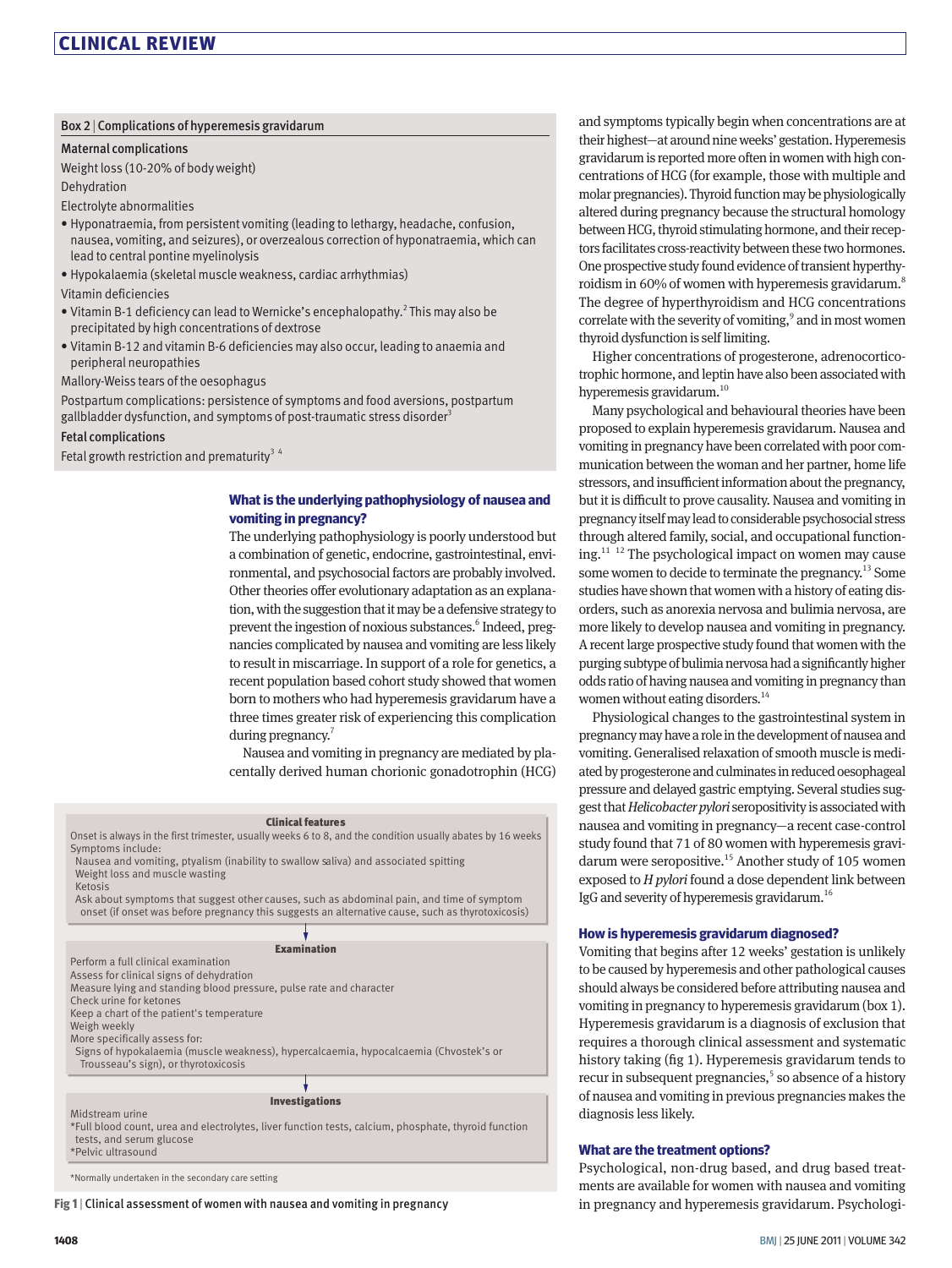#### TIPS FOR NON-SPECIALISTS

Most standard antiemetics are safe in pregnancy; women will be prescribed these liberally if admitted to hospital so do not withhold them in primary care

Women require reassurance about the safety of antiemetics in pregnancy

Refer women with ketonuria or marked weight loss accompanied by protracted vomiting to hospital for further assessment

Nausea and vomiting that start at 12 weeks' gestation or later are unlikely to be caused by pregnancy so other causes should be sought

## QUESTIONS AND AREAS FOR FUTURE RESEARCH

- What is the role of *Helicobacter pylori* eradication in the treatment of nausea and vomiting in pregnancy?
- What is the role of steroids in severe hyperemesis gravidarum?
- Can withholding food to "rest" the gastrointestinal tract help in women with severe hyperemesis gravidarum?
- Strategies for outpatient management of nausea and vomiting in pregnancy need formal evaluation, including cost effectiveness analysis

#### ADDITIONAL EDUCATIONAL RESOURCES

#### Resources for healthcare professionals

Matthews A, Dowswell T, Haas DM, Doyle M, O'Mathúna DP. Interventions for nausea and vomiting in early pregnancy. *Cochrane Database Syst Rev* 2010;9:CD007575

#### Resources for patients

NHS Choices (www.nhs.uk/conditions/morning-sickness/Pages/Introduction.aspx)— Information for women on morning sickness and how to deal with it, including links to other useful websites

> cal support—reassuring women that nausea can be part of normal pregnancy, that nausea is likely to settle as the pregnancy progresses, and that it is unlikely to harm their baby—will be helpful in itself, and women respond well to this knowledge and support. Non-drug treatments include dietary modifications and alternative treatments, such as ginger (and other herbal remedies—for example, chamomile and peppermint), acupuncture and B6 acupressure, psychosocial interventions, and behavioural interventions. Drug treatments go hand in hand with adequate hydration. If hyperemesis gravidarum develops, intravenous rehydration and vitamin supplementation need to be instituted to avoid potential complications (box  $2$ ).<sup>2</sup>

#### Diet and supplements

Advise women to avoid exposure to triggers such as specific odours and particular foods. Symptoms may be reduced by eating dry bland foods, little and often, and ensuring adequate hydration. Data suggest that women with a high intake of fatty foods have a higher risk of hyperemesis gravidarum and that low energy high protein diets are associated with a reduction of nausea and vomiting in pregnancy compared with a diet high in carbohydrates.17 After admission to hospital with hyperemesis gravidarum, some advocate withholding food to "rest" the gastrointestinal tract, but this has never been formally evaluated.

All women at less than 12 weeks' gestation should be taking folic acid 0.4 mg daily. Pyridoxine (vitamin B-6) supplements reduce symptoms, and in many countries pyridoxine is used first line in combination with an antiemetic such as doxylamine. Individual responses vary greatly, however, probably because of large differences in the onset and action of pyridoxine.<sup>18</sup> Ginger has also

been used as an antiemetic in several small randomised controlled trials (RCTs), both alone and combined with pyridoxine, but with no significant difference in nausea scores between the two groups. The conflicting data on the efficacy of ginger may result from different preparations and potencies of ginger used in various studies. $19$ The benefits of ginger are likely to be in early nausea and vomiting in pregnancy, with no convincing evidence of benefit in severe hyperemesis gravidarum.

### Intravenous fluids, vitamin supplements, and thromboprophylaxis

Women who are severely dehydrated and ketotic need to be assessed in secondary care, with timely fluid and electrolyte replacement intravenously. Normal saline (0.9%; 150 mmol/L sodium) or Hartmann's solution are appropriate fluid replacement choices. Although it is often thought that infusions of dextrose containing fluids (5% dextrose, 10% dextrose, or dextrose saline) are useful to provide the patient with energy, this assumption is erroneous and dangerous. Firstly, Wernicke's encephalopathy may be precipitated by intravenous dextrose. Secondly, hyponatraemia requires the infusion of sodium containing fluids, with a close eye on fluid status and sodium concentrations, to ensure that changes are not corrected too rapidly because this can lead to central pontine myelinolysis. Fluid and electrolyte balance must be reassessed frequently and management titrated according to clinical assessment and fluid balance. Specifically, potassium must be replaced appropriately, with 40 mmol in each litre of fluid until hypokalaemia is corrected. Replacement must be titrated to serial measurements of urea and electrolytes. Thiamine supplements should be given routinely to all women admitted to hospital for prolonged vomiting, and the requirements increase in pregnancy to 1.5 mg daily. If tolerated this may be given orally (thiamine 25-50 mg three times daily) or intravenously (weekly infusions of 100 mg thiamine in 100 ml 0.9% saline infused over 30-60 minutes or as Pabrinex). Pyridoxine supplements may also be considered. Risk assessment for venous thrombosis and consideration of prophylactic low molecular weight heparin while dehydrated, unwell, or immobile is important. $20$ 

#### Antiemetics

Drug treatment is based on the use of antiemetics, which include anticholinergics, antihistamines  $(H_1)$  receptor antagonists), dopamine agonists, selective 5-hydroxytryptamine receptor antagonists  $(5-HT<sub>3</sub>)$ , or combinations of these agents. Proton pump inhibitors (such as omeprazole) and  $H<sub>2</sub>$  blockers (such as ranitidine) may be used in women who also have dyspepsia and may be a useful adjunctive treatment that is safe for use in pregnancy.

A meta-analysis of 28 RCTs showed that antiemetics reduced nausea of early pregnancy compared with placebo.<sup>21</sup> Despite worries about teratogenicity, extensive data show that most of these agents have no teratogenic effects. A meta-analysis of 24 studies of 200000 women with varying degrees of nausea and vomiting in pregnancy concluded that antiemetics such as doxylamine-pyridoxine combinations, antihistamines, and phenothiazines were safe and efficacious.22 The authors infer that they may also protect against fetal defects as a result of metabolic improvements.<sup>22</sup>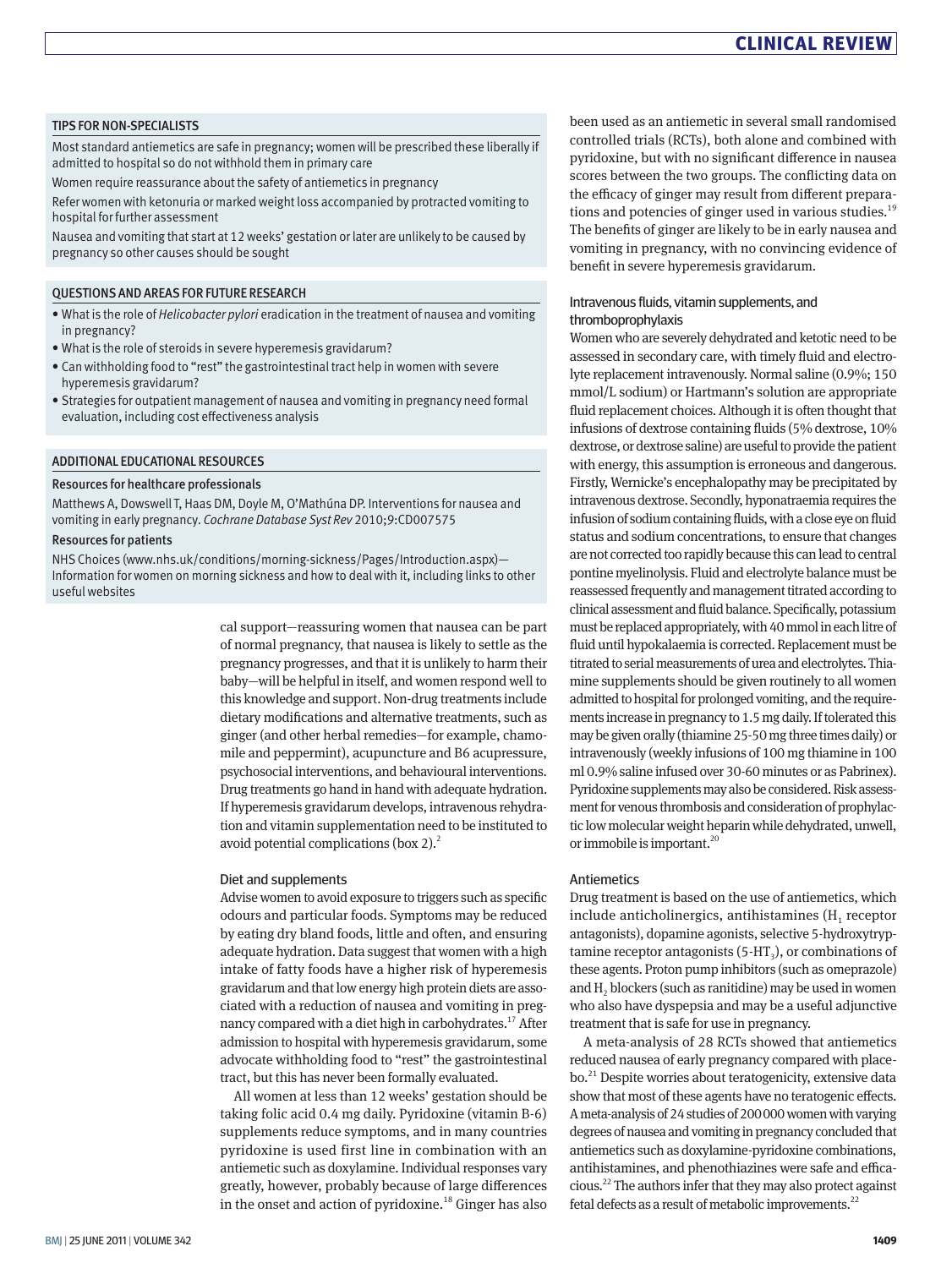# **CLINICAL REVIEW**

#### Box 3 | Suggested antiemetics

Cyclizine 50 mg orally, intramuscularly, or intravenously, three times daily

Metoclopramide 10 mg orally, intramuscularly, or intravenously, three times daily

Prochlorperazine 5 mg orally, 12.5 mg intramuscularly or intravenously, three times daily; 25 mg rectally, followed if necessary six hours later by an oral dose

Promethazine 25 mg orally, at night

Chlorpromazine 10-25 mg orally up to three times daily; 25 mg intramuscularly, three times daily Domperidone 10 mg orally, four times daily; 30-60 mg rectally, three times daily

Ondansetron 4-8 mg orally, intramuscularly, or by slow intravenous infusion, two to three times daily

> The selective  $5HT_3$  receptor antagonist, ondansetron, has shown benefits in patients with intractable hyperemesis gravidarum, with few side effects and no reports of teratogenicity.23 There are no large trials of its effectiveness in nausea and vomiting in pregnancy, although one small RCT of 30 women with severe disease found that ondansetron was no more effective than promethazine. $24$

> There is no evidence that any one antiemetic is superior to another. In terms of side effects, most antiemetics can lead to drowsiness, but this is most common with the phenothiazines. Extrapyramidal effects and oculogyric crises are reported with metoclopramide and phenothiazines. Headache, tremors, and myalgia have been reported with prednisolone, prochlorperazine, promethazine, dimenhydrinate, doxylamine, and metoclopramide.<sup>25</sup>

#### Box 4 | Criteria for referral to secondary care

Continued nausea and vomiting associated with ketonuria or weight loss (>5% body weight), despite oral antiemetics Continued nausea and vomiting and inability to keep down oral antiemetics

Confirmed or suspected comorbidity (such as confirmed urinary tract infection and unable to tolerate oral antibiotics)

#### **Corticosteroids**

Limit the use of corticosteroids to intractable cases of severe hyperemesis gravidarum in secondary care. One small RCT showed that, compared with placebo, corticosteroids improved symptoms, with reduced dependence on intravenous fluids.<sup>26</sup> Although promising, the results were not statistically significant because of the small numbers; however, cohort studies have shown dramatic and complete responses in women with severe hyperemesis gravidarum who were taking corticosteroids, with no deleterious effects on birth weight.<sup>27</sup> <sup>28</sup> A small RCT of women with severe hyperemesis gravidarum in intensive care randomised to 300 mg hydrocortisone a day or metoclopramide showed a 41% versus 17% reduction in symptoms by 48 hours, respectively.<sup>29</sup> Methylprednisolone has been used successfully in severe refractory hyperemesis gravidarum. It seems to be more effective than standard antiemetics, such as promethazine, at reducing hospital admissions, but it may be associated with adverse effects.<sup>30</sup>

If steroids are needed because of failure to respond to conventional treatment, the usual protocol is 100 mg intravenous hydrocortisone, twice daily. If clinical improvement occurs, this is followed by oral prednisolone 40-50 mg daily; the dose should be gradually tapered until the lowest maintenance dose that continues to control symptoms is reached.

## Summary of antiemetic use

Offer antiemetics to women in primary care in whom nausea and vomiting in pregnancy interferes with normal functioning. In hyperemesis gravidarum, offer antiemetics to women who fail to respond to intravenous hydration and electrolyte replacement. Clinicians should use drugs with confirmed safety profiles in a regimen that they feel comfortable prescribing. Box 3 shows possible antiemetic regimens in order of suggested use. In severe cases, combinations of antiemetics and parenteral treatment are necessary.

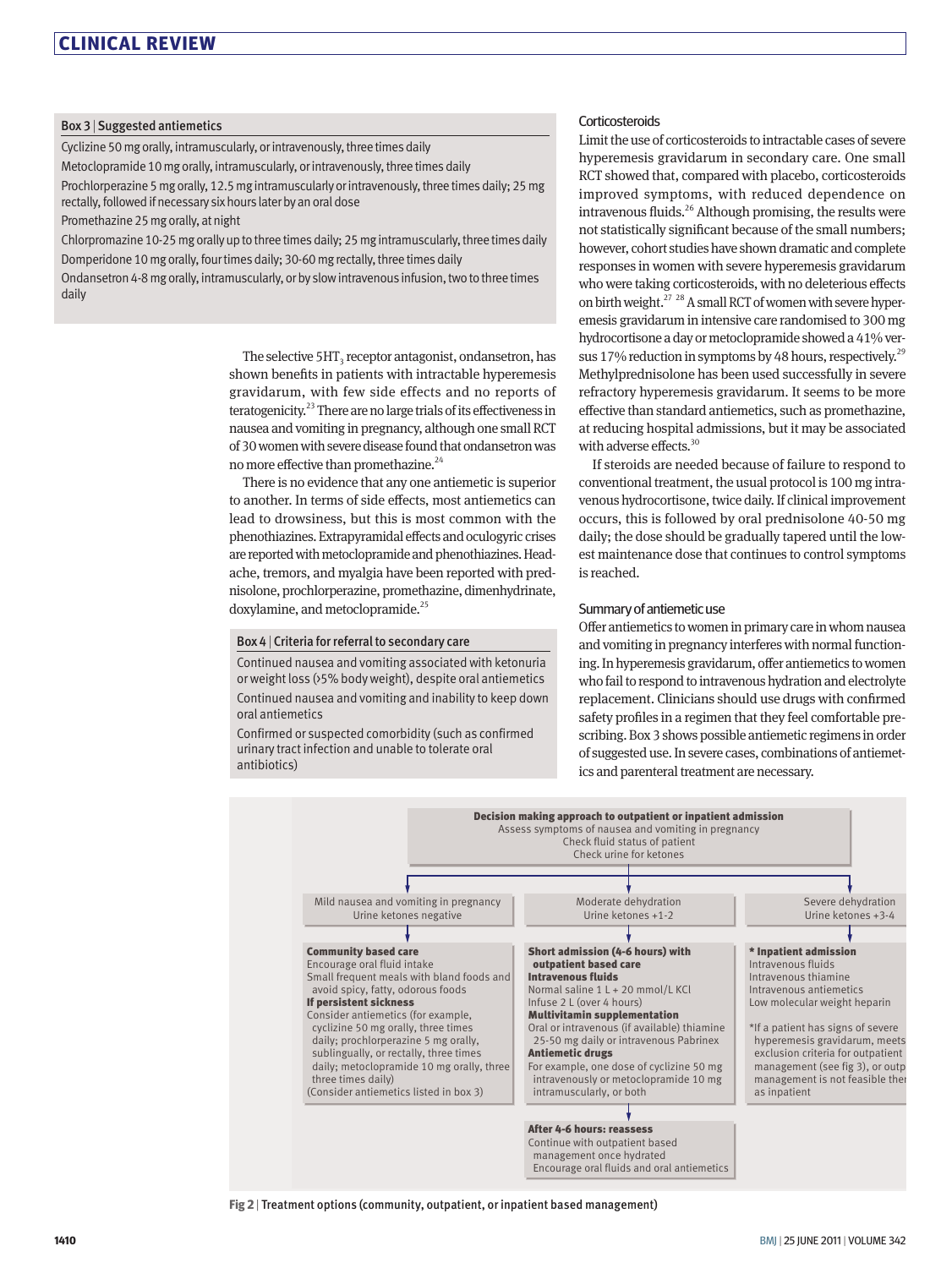

#### **Fig 3** | Criteria for outpatient and inpatient management in secondary care

#### **Clinical model of care in nausea and vomiting in pregnancy**

Most women with nausea and vomiting in pregnancy can be successfully managed in primary care. Judicious assessment enables recognition of women whose symptoms are severe and intractable despite treatment with oral antiemetics, who are unable to maintain oral hydration and have ketonuria, and who therefore require referral to hospital (box 4). Many women improve rapidly after the administration of intravenous fluids and electrolytes alone. "Outpatient" management of milder cases of hyperemesis gravidarum has been adopted in some trusts to manage women who improve rapidly after intravenous rehydration with or without parenteral antiemetics, who otherwise would be in and out of hospital for one to two day stays. This form of management may be cost effective, but it requires an emergency gynaecology or early pregnancy unit with adequate staffing to supervise outpatient intravenous treatment and has yet to be formally evaluated.

Box 5 | Inpatient management of hyperemesis gravidarum in patients with dehydration who are unable to tolerate tablets

#### Intravenous infusion

Normal saline 1 L+40 mmol/L of KCl. Infuse 3 L over 24 hours

Continue intravenous fluids; continually reassess fluid status and ketonuria; repeat urea and electrolytes daily

#### Thiamine supplements

Intravenous thiamine: 100 mg diluted in 100 ml of normal saline and infused over 30-60 minutes (once a week)

Alternatively this may be given as Pabrinex, which contains 250 mg of thiamine hydrochloride in each pair of ampoules

#### Antiemetic drugs

Intravenous cyclizine 50 mg three times daily

Intravenous metoclopramide 10 mg three times daily

Other antiemetics to consider in refractory nausea and vomiting:

- Prochlorperazine 5 mg orally three times daily; 12.5 mg intramuscularly or intravenously, three times daily; 25 mg rectally, followed if necessary six hours later by an oral dose
- Chlorpromazine 10-25 mg orally or 25 mg intramuscularly, three times daily
- Domperidone 10 mg orally four times daily; 30-60 mg rectally, three times daily
- Ondansetron 4-8 mg intramuscularly or by slow intravenous infusion, two to three times daily
- Hydrocortisone 100 mg twice daily, or prednisolone 40-50 mg orally each day in divided doses

#### **Thromboprophylaxis**

Low molecular weight heparin and thromboembolic stockings

Figure 2 shows an algorithm to support the clinical decision making approach to community based, outpatient, or inpatient care. Women who can maintain hydration, do not have ketonuria, and are vomiting fewer than five times a day can usually be managed in primary care. Those who respond to intravenous rehydration and in whom both normal blood tests and pelvic ultrasound have been obtained can be considered for outpatient management, with the proviso of continual reassessment to ensure symptoms are improving (fig 3).

If women fail to respond to the suggested outpatient approach, or if they have pre-existing illnesses, comorbidities, or abnormal test results, they should be managed as inpatients. Women who need to be admitted to hospital should be managed as suggested by the inpatient management approach (box 5). Most will require antiemetics, which can be continued on discharge until symptoms abate.

#### **Conclusion**

Nausea and vomiting in pregnancy are common, but they are mostly self limiting and resolve by 16-20 weeks' gestation. Women need reassurance and support. In a subset of women, symptoms can be severe and hyperemesis gravidarum can ensue. Clinicians must therefore be aware of the need for timely community based treatment if appropriate, and when they should refer to secondary care. Persistent and intractable vomiting requires aggressive inpatient treatment to prevent complications, and intravenous fluids are needed. Although good safety data exist for a large number of widely used antiemetics in pregnancy, few large RCTs exist. In addition, studies vary in their definitions of hyperemesis gravidarum and nausea and vomiting in pregnancy, are of heterogeneous methodological quality, and are often prone to bias.

Early drug treatment may be necessary to avoid maternal metabolic disarray from uncontrolled nausea and vomiting, which may affect the fetus. All healthcare providers who care for pregnant women must be aware of the range of symptoms and be able to assess severity while providing effective treatment in a timely manner.

Contributors: SJ performed the literature search and wrote the first draft of the article. SJ and CN-P revised the article, and both authors approved the final draft. CN-P is guarantor.

Competing interests: All authors have completed the ICMJE uniform disclosure form at www.icmje.org/coi\_disclosure.pdf (available on request from the corresponding author) and declare: no support from any organisation for the submitted work; no financial relationships with any organisations that might have an interest in the submitted work in the previous three years; no other relationships or activities that could appear to have influenced the submitted work.

Provenance and peer review: Commissioned; externally peer reviewed. 1 NiebylJR.Nausea andvomiting inpregnancy *N Engl J Med* 

- 2010;363:1544-55.
- 2 Chiossi G, Neri I, Cavazzuti M, Basso G, Facchinetti F. Hyperemesis gravidarum complicated by Wernicke encephalopathy: background, case report, and review of the literature. Obstet Gynecol Surv 2006;61:255-68.
- Fejzo MS, Poursharif B, Korst LM, Munch S, MacGibbon KW, Romero R, et al. Symptoms and pregnancy outcomes associated with extreme weight lossamongwomenwithhyperemesisgravidarum.*J Womens Health (Larchmt)*2009;18:1981-7.
- Van Oppenraaij RH, Jauniaux E, Christiansen OB, Horcajadas JA, Farquharson RG, Exalto N; ESHRE Special Interest Group for Early Pregnancy (SIGEP). Predicting adverse obstetric outcome after early pregnancyeventsandcomplications: a review.*Hum Reprod Update* 2009;15:409-21.
- 5 Klebanoff MA, Koslowe PA, Kaslow R, Rhoads GG. Epidemiology of vomiting inearlypregnancy.*Obstet Gynecol*1985;66:612-6.
- 6 FlaxmanSM,ShermanPW.Morning sickness: amechanismfor protectingmother andembryo.*Q Rev Biol*2000;7:113-48.